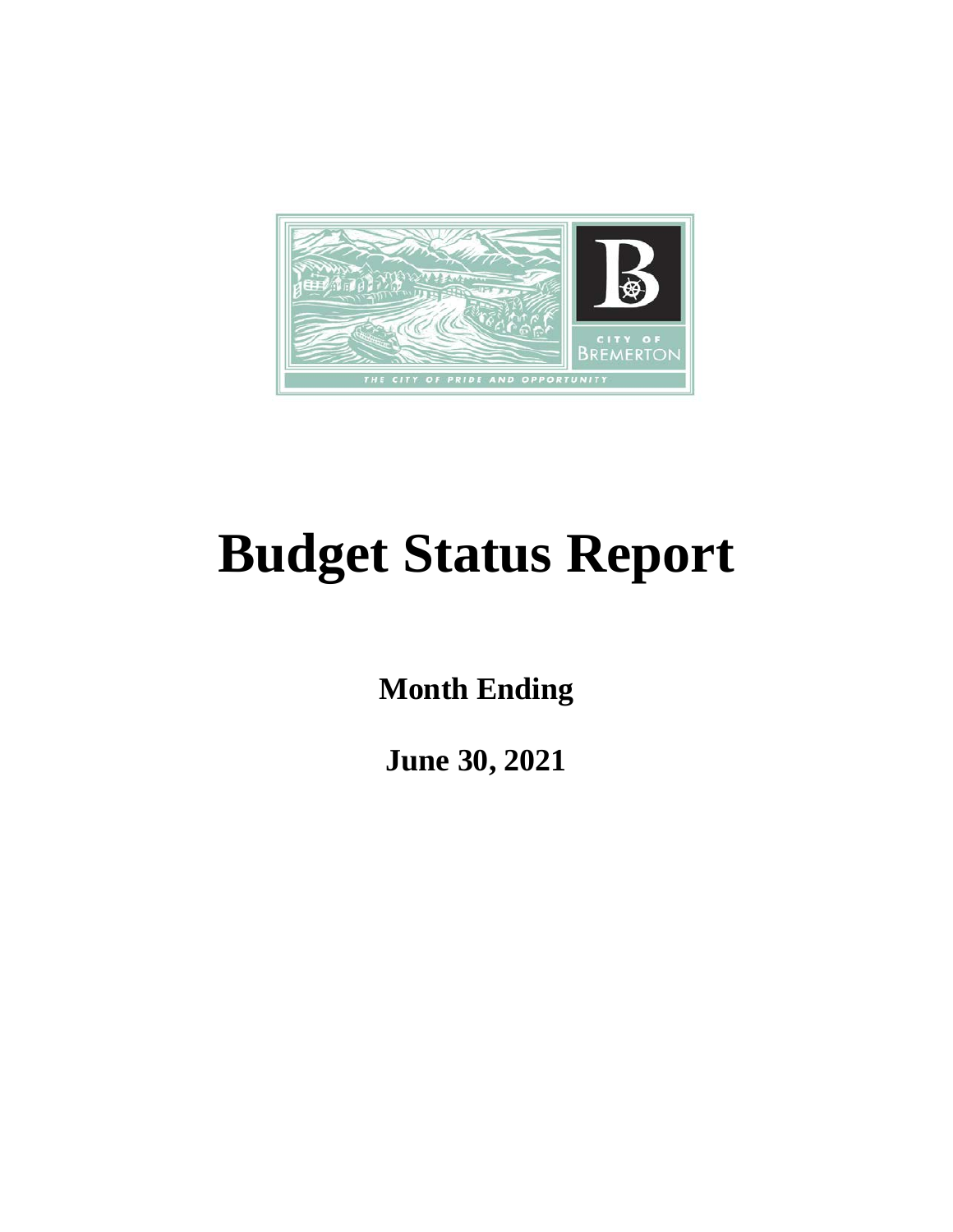

# **Monthly Revenue and Expenditure Summary General Fund**

|     | <b>Year to Date</b>             |                                       |                                     |                                    |                                                                          |  |                                                   | <b>Monthly</b>                   |  |                                                       |  |                                      |  |                                                                              |
|-----|---------------------------------|---------------------------------------|-------------------------------------|------------------------------------|--------------------------------------------------------------------------|--|---------------------------------------------------|----------------------------------|--|-------------------------------------------------------|--|--------------------------------------|--|------------------------------------------------------------------------------|
|     | <b>Revenue</b><br><b>Budget</b> | <b>Revenue</b><br><b>Year to Date</b> | <b>Expenditure</b><br><b>Budget</b> | <b>Expenditure</b><br>Year to Date | <b>YTD</b><br><b>Variance</b><br><b>Revenue vs</b><br><b>Expenditure</b> |  | <b>Monthly</b><br><b>Revenue</b><br><b>Budget</b> | <b>Monthly</b><br><b>Revenue</b> |  | <b>Monthly</b><br><b>Expenditure</b><br><b>Budget</b> |  | <b>Monthly</b><br><b>Expenditure</b> |  | <b>Monthly</b><br><b>Variance</b><br><b>Revenue vs</b><br><b>Expenditure</b> |
| Jan | 3,404,947<br>\$                 | 3,322,172<br>\$                       | $\mathfrak{S}$<br>4,405,660 \$      | 4,454,077                          | (1, 131, 905)<br>\$                                                      |  | \$3,404,947                                       | 3,322,172<br>\$                  |  | $$4,405,660$ \$                                       |  | 4,454,077                            |  | \$(1,131,905)                                                                |
| Feb | 6,352,567                       | 6,690,708                             | 8,292,254                           | 7,833,588                          | (1, 142, 880)                                                            |  | 2,947,620                                         | 3,368,536                        |  | 3,886,594                                             |  | 3,379,511                            |  | (10, 975)                                                                    |
| Mar | 9,275,757                       | 9,564,264                             | 12,467,224                          | 11,492,772                         | (1,928,507)                                                              |  | 2,923,190                                         | 2,873,556                        |  | 4,174,970                                             |  | 3,659,184                            |  | (785, 628)                                                                   |
| Apr | 12,495,549                      | 13,596,095                            | 16,418,907                          | 15,429,982                         | (1,833,887)                                                              |  | 3,219,792                                         | 4,031,831                        |  | 3,951,683                                             |  | 3,937,210                            |  | 94,621                                                                       |
| May | 19,378,479                      | 20,916,191                            | 20,440,057                          | 18,970,643                         | 1,945,548                                                                |  | 6,882,929                                         | 7,320,096                        |  | 4,021,150                                             |  | 3,540,661                            |  | 3,779,434                                                                    |
| Jun | 22,646,493                      | 29,806,072                            | 24,556,149                          | 22,826,369                         | 6,979,703                                                                |  | 3,268,015                                         | 8,889,881                        |  | 4,116,092                                             |  | 3,855,726                            |  | 5,034,155                                                                    |
| Jul | 25,845,284                      |                                       | 28,879,387                          |                                    |                                                                          |  | 3,198,791                                         |                                  |  | 4,323,237                                             |  |                                      |  |                                                                              |
| Aug | 28,558,331                      |                                       | 32,891,615                          |                                    |                                                                          |  | 2,713,047                                         |                                  |  | 4,012,228                                             |  |                                      |  |                                                                              |
| Sep | 31,328,346                      |                                       | 37,107,304                          |                                    |                                                                          |  | 2,770,015                                         |                                  |  | 4,215,690                                             |  |                                      |  |                                                                              |
| Oct | 34,749,824                      |                                       | 41,341,681                          |                                    |                                                                          |  | 3,421,478                                         |                                  |  | 4,234,376                                             |  |                                      |  |                                                                              |
| Nov | 41,077,262                      |                                       | 45,409,401                          |                                    | $\overline{\phantom{a}}$                                                 |  | 6,327,438                                         |                                  |  | 4,067,720                                             |  |                                      |  |                                                                              |
| Dec | 45,080,705                      |                                       | 49,295,144                          |                                    |                                                                          |  | 4,003,443                                         |                                  |  | 3,885,743                                             |  |                                      |  |                                                                              |

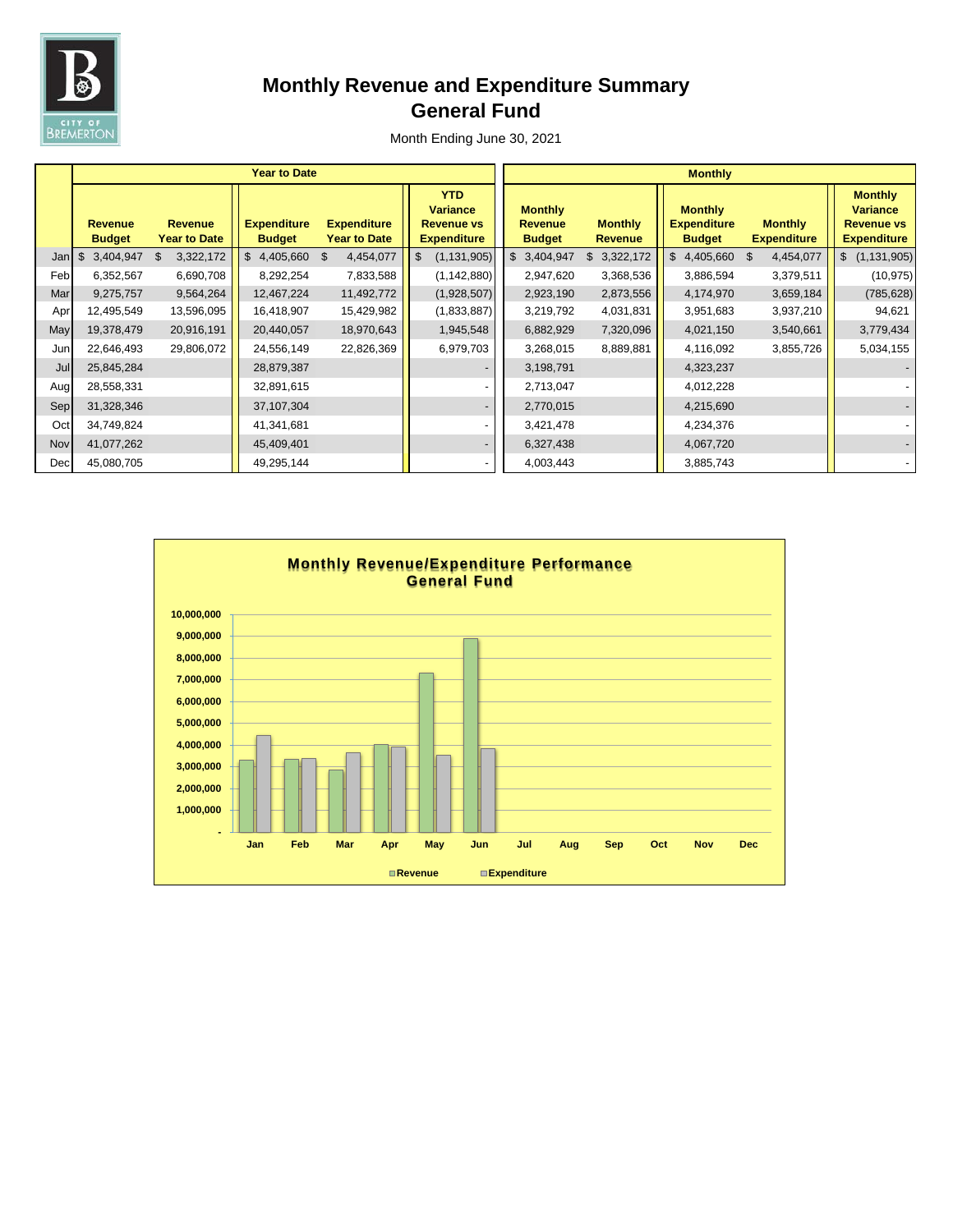

# **General Fund Expenditures By Department**

|                              |               | <b>Personnel</b>      | <b>Supplies</b> |               |                    |                 | <b>Capital &amp; Transfers</b> |                | <b>Total</b>    |                  |                 |                 |
|------------------------------|---------------|-----------------------|-----------------|---------------|--------------------|-----------------|--------------------------------|----------------|-----------------|------------------|-----------------|-----------------|
|                              | <b>Budget</b> | <b>YTD</b>            | %<br>YTD        | <b>Budget</b> | <b>YTD</b>         | %<br><b>YTD</b> | <b>Budget</b>                  | YTD            | %<br><b>YTD</b> | <b>Budget</b>    | <b>YTD</b>      | %<br><b>YTD</b> |
| <b>City Council</b>          | 345,200<br>\$ | 174,216<br>$\sqrt{3}$ | 50.47% \$       | 63,365        | 23,029<br><b>S</b> | 36.34% \$       |                                | $\mathfrak{s}$ |                 | \$<br>408,565 \$ | 197,245         | 48.28%          |
| Executive                    | 273,500       | 141,177               | 51.62%          | 74,022        | 19,981             | 26.99%          |                                |                |                 | 347,522          | 161,158         | 46.37%          |
| <b>Financial Services</b>    | 1,259,300     | 626,828               | 49.78%          | 358,603       | 87,397             | 24.37%          |                                |                |                 | 1,617,903        | 714,224         | 44.15%          |
| <b>City Attorney</b>         | 1,395,600     | 670,345               | 48.03%          | 245,915       | 80,583             | 32.77%          |                                |                |                 | 1,641,515        | 750,928         | 45.75%          |
| <b>Human Resources</b>       | 502,500       | 254,823               | 50.71%          | 253,385       | 48,294             | 19.06%          |                                |                |                 | 755,885          | 303,118         | 40.10%          |
| <b>Community Development</b> | 1,820,700     | 958,316               | 52.63%          | 941,680       | 143,619            | 15.25%          | 75,000                         | 37,500         | 50.00%          | 2,837,380        | 1,139,435       | 40.16%          |
| <b>Municipal Court</b>       | 983,000       | 503,203               | 51.19%          | 544,581       | 233,345            | 42.85%          |                                |                |                 | 1,527,581        | 736,548         | 48.22%          |
| <b>City Auditor</b>          | 88,400        | 44,224                | 50.03%          | 6,915         | 2,258              | 32.65%          |                                |                |                 | 95,315           | 46,481          | 48.77%          |
| <b>Police Department</b>     | 10,931,400    | 5,022,276             | 45.94%          | 1,844,172     | 710,609            | 38.53%          |                                |                |                 | 12,775,572       | 5,732,885       | 44.87%          |
| <b>Fire Department</b>       | 10,718,900    | 5,329,587             | 49.72%          | 1,367,511     | 554,439            | 40.54%          |                                |                |                 | 12,086,411       | 5,884,026       | 48.68%          |
| Pension                      | 1,479,400     | 749,857               | 50.69%          | 407,000       | 166,214            | 40.84%          |                                |                |                 | 1,886,400        | 916,071         | 48.56%          |
| <b>General Facilities</b>    | 510,500       | 274,371               | 53.75%          | 887,975       | 359,752            | 40.51%          | 540,000                        | 360            | 0.07%           | 1,938,475        | 634.483         | 32.73%          |
| <b>Parks Department</b>      | 2,227,800     | 1,105,973             | 49.64%          | 847,334       | 274,278            | 32.37%          | 132,700                        | 132,700        | 100.00%         | 3,207,834        | 1,512,951       | 47.16%          |
| Engineering                  | 2,699,400     | 1,193,237             | 44.20%          | 351,752       | 135,370            | 38.48%          |                                |                |                 | 3,051,152        | 1,328,607       | 43.54%          |
| Non-Departmental             | 199,200       |                       | N/A             | 3,767,634     | 2,053,559          | 54.51%          | 1,150,800                      | 714,650        | 62.10%          | 5,117,634        | 2,768,209       | 54.09%          |
| <b>Total</b>                 | 35,434,800    | 17,048,431            | $48.11\%$ \$    | 11,961,844    | 4,892,728          | 40.90%          | $\mathbf{s}$<br>1,898,500      | 885,210<br>\$  | 46.63%          | 49,295,144<br>\$ | 22,826,369<br>S | 46.31%          |



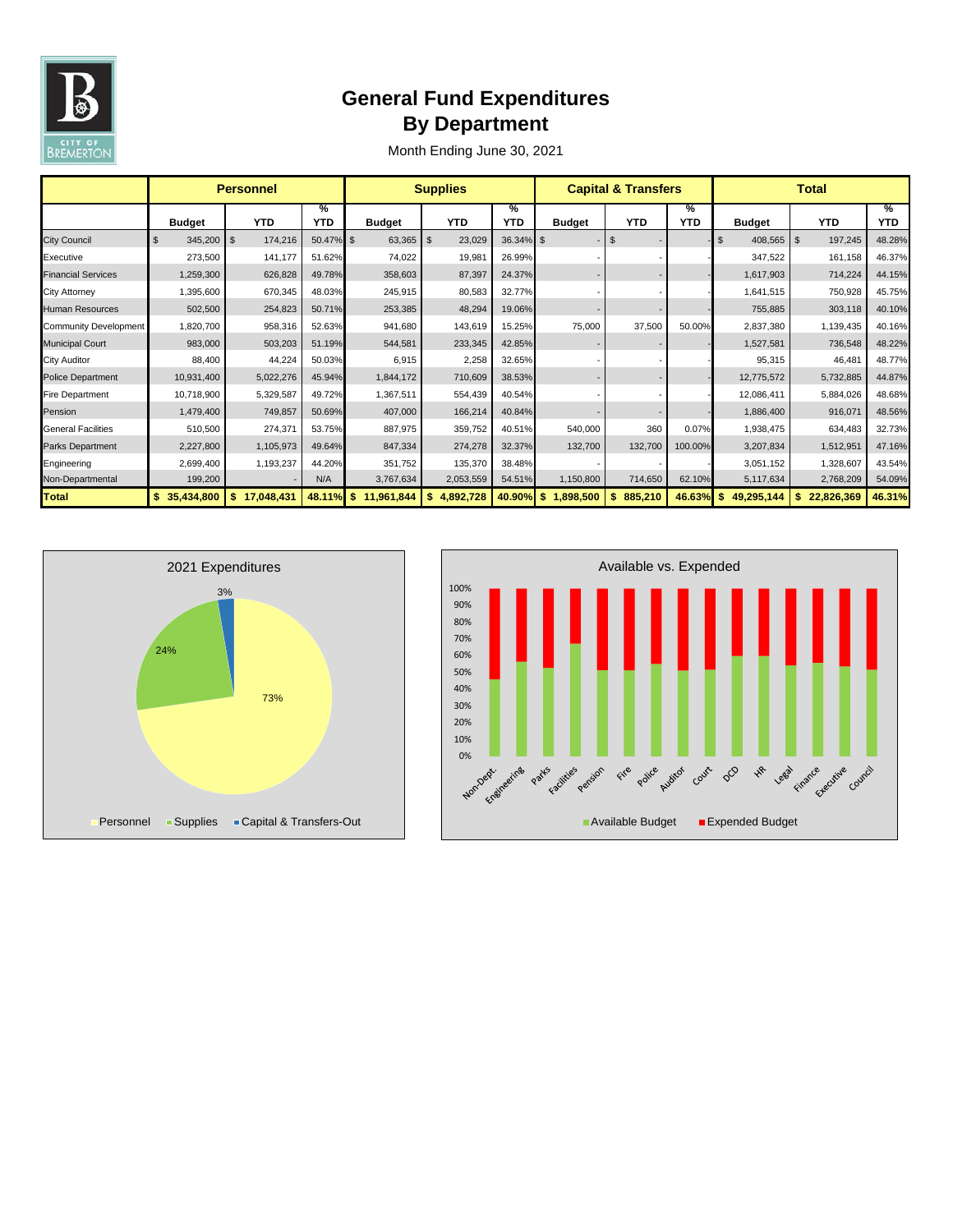

# **REVENUES - GENERAL FUND BUDGET ESTIMATE & ACTUAL RECEIPTS**

Month Ending June 30, 2021

|                                    | <b>BUDGETED</b> | <b>YTD ACTUAL</b> | <b>YTD %</b>     |                |
|------------------------------------|-----------------|-------------------|------------------|----------------|
| <b>GENERAL FUND REVENUE SOURCE</b> | <b>REVENUE</b>  | <b>REVENUE</b>    | <b>COLLECTED</b> | <b>BALANCE</b> |
| TAXES                              |                 |                   |                  |                |
| <b>PROPERTY</b>                    | 10,241,852      | 5,514,721         | 53.84%           | 4,727,131      |
| <b>SALES</b>                       | 9,377,236       | 5,169,097         | 55.12%           | 4,208,139      |
| <b>B&amp;O</b>                     | 2,900,000       | 2,161,199         | 74.52%           | 738,801        |
| PRIVATE UTILITY                    | 4,541,000       | 2,291,929         | 50.47%           | 2,249,071      |
| <b>CITY UTILITY</b>                | 5,663,106       | 2,804,453         | 49.52%           | 2,858,653      |
| <b>OTHER</b>                       | 810,000         | 462,937           | 57.15%           | 347,063        |
| <b>SUB-TOTAL TAXES</b>             | 33,533,194      | 18,404,336        | 54.88%           | 15,128,858     |
| LICENSES & PERMITS                 | 1,388,550       | 901,396           | 64.92%           | 487,154        |
| <b>INTERGOVERNMENTAL</b>           | 1,979,196       | 6,459,381         | 326.36%          | (4,480,185)    |
| <b>CHARGES FOR SERVICES</b>        | 6,326,365       | 3,325,515         | 52.57%           | 3,000,850      |
| <b>FINES &amp; FORFEITURES</b>     | 995,900         | 608,810           | 61.13%           | 387,090        |
| <b>MISCELLANEOUS</b>               | 316,500         | 106,634           | 33.69%           | 209,866        |
| <b>INTERFUND &amp; OTHER FIN.</b>  | 541,000         | 0                 | 0.00%            | 541,000        |
| <b>SUB-TOTAL</b>                   | 11,547,511      | 11,401,736        | 98.74%           | 145,775        |
|                                    |                 |                   |                  |                |
|                                    |                 |                   |                  |                |
| <b>TOTAL GENERAL FUND</b>          | 45,080,705      | 29,806,072        | 66.12%           | 15,274,633     |

*Note: Time Elapsed 50%*



# **BY MONTH REVENUES - GENERAL FUND**

**\_\_\_\_\_\_\_\_\_\_\_\_\_\_\_\_\_\_\_\_\_\_\_\_\_\_\_\_\_\_\_\_\_\_\_\_\_\_\_\_\_\_\_\_\_\_\_\_\_\_\_\_\_\_**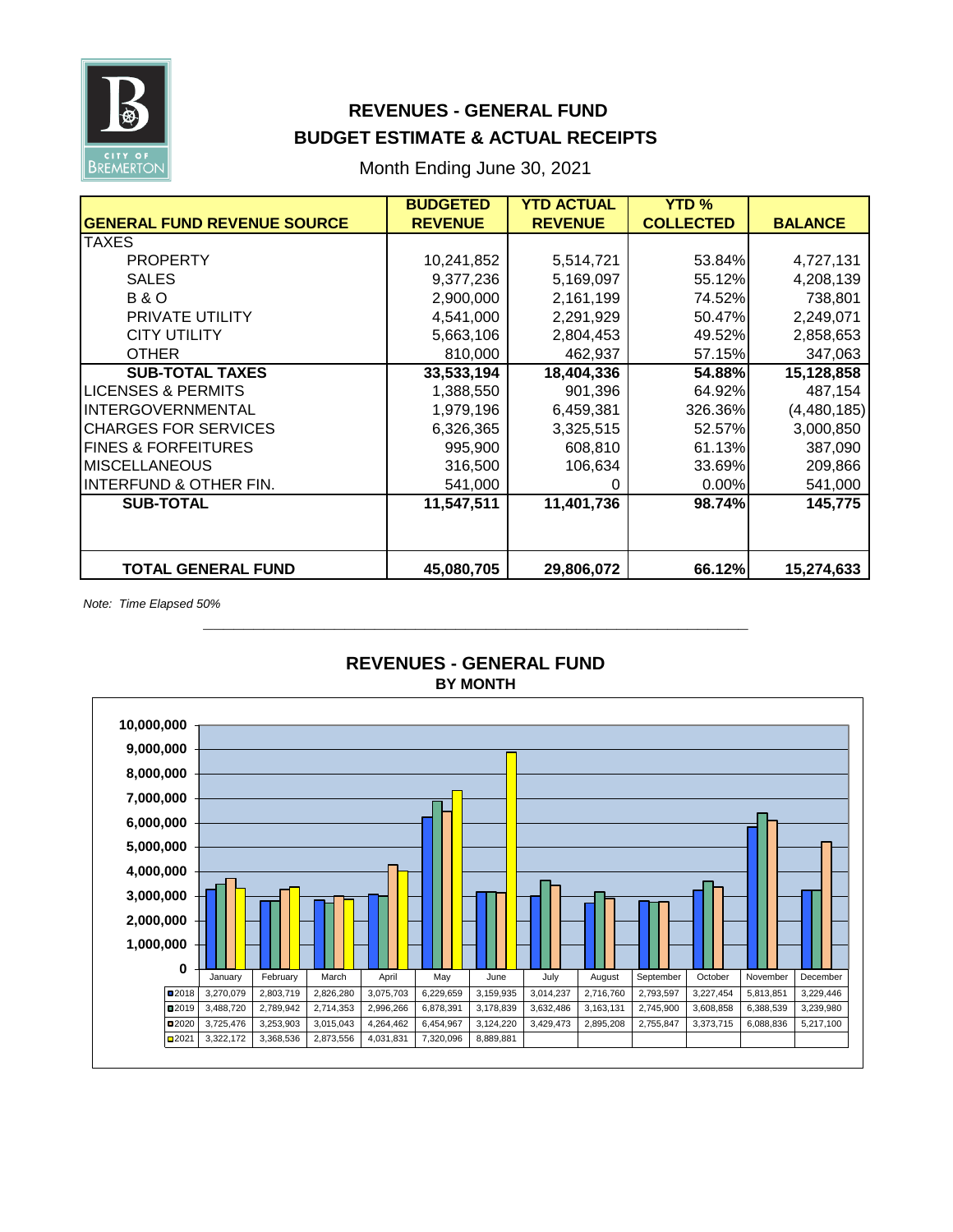

#### **EXPENDITURES - GENERAL FUND BY DEPARTMENT**

### Month Ending June 30, 2021

|                                | <b>ANNUAL</b>       | <b>YTD</b>          |                 |                |
|--------------------------------|---------------------|---------------------|-----------------|----------------|
|                                | <b>BUDGETED</b>     | <b>ACTUAL</b>       | $\%$            |                |
| <b>DEPARTMENT</b>              | <b>EXPENDITURES</b> | <b>EXPENDITURES</b> | <b>EXPENDED</b> | <b>BALANCE</b> |
| <b>CITY COUNCIL</b>            | 408,565             | 197,245             | 48.28%          | 211,320        |
| <b>EXECUTIVE</b>               | 347,522             | 161,158             | 46.37%          | 186,364        |
| <b>FINANCIAL SERVICES</b>      | 1,617,903           | 714,224             | 44.15%          | 903,679        |
| LEGAL                          | 1,641,515           | 750,928             | 45.75%          | 890,587        |
| <b>HUMAN RESOURCES</b>         | 755,885             | 303,118             | 40.10%          | 452,767        |
| <b>COMMUNITY DEVELOPMENT</b>   | 2,837,380           | 1,139,435           | 40.16%          | 1,697,945      |
| <b>MUNICIPAL COURT</b>         | 1,527,581           | 736,548             | 48.22%          | 791,033        |
| <b>CITY AUDITOR</b>            | 95,315              | 46,481              | 48.77%          | 48,834         |
| <b>POLICE DEPARTMENT</b>       | 12,775,572          | 5,732,885           | 44.87%          | 7,042,687      |
| <b>FIRE DEPARTMENT</b>         | 12,086,411          | 5,884,026           | 48.68%          | 6,202,385      |
| POLICE & FIRE PENSION          | 1,886,400           | 916,071             | 48.56%          | 970,329        |
| <b>GENERAL FACILITIES</b>      | 1,938,475           | 634,483             | 32.73%          | 1,303,992      |
| <b>PARKS &amp; RECREATION</b>  | 3,207,834           | 1,512,951           | 47.16%          | 1,694,883      |
| <b>ENGINEERING</b>             | 3,051,152           | 1,328,607           | 43.54%          | 1,722,545      |
| MISCELLANEOUS NON-DEPARTMENTAL | 5,117,634           | 2,768,209           | 54.09%          | 2,349,425      |
| <b>SUB-TOTAL</b>               | 49,295,144          | 22,826,369          | 46.31%          | 26,468,775     |
|                                |                     |                     |                 |                |
| <b>TOTAL</b>                   | 49,295,144          | 22,826,369          | 46.31%          | 26,468,775     |

*Note: Time Elapsed 50%*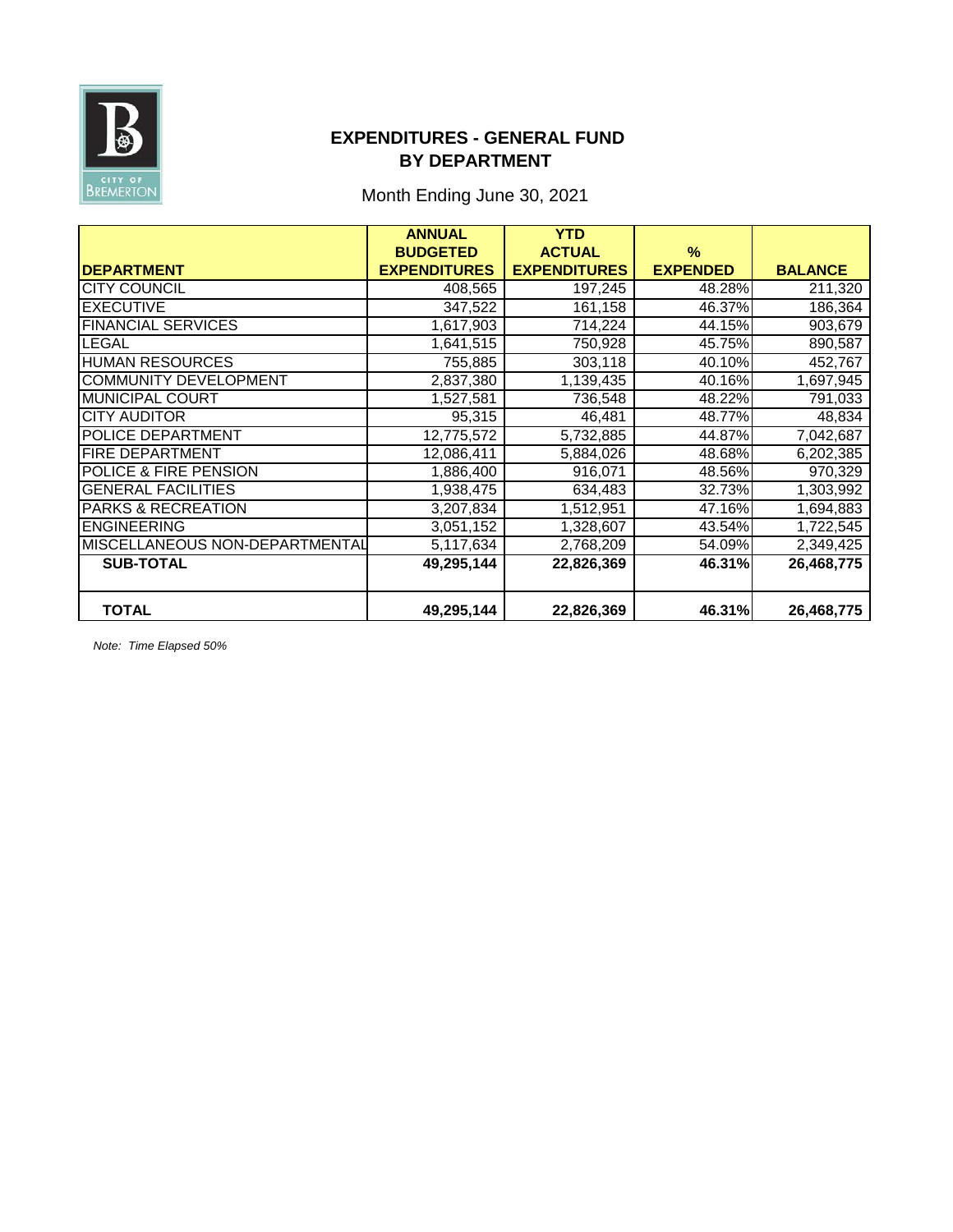

# **REVENUES - ALL FUNDS**

Month Ending June 30, 2021

|                                          | <b>TOTAL</b>    | <b>YTD</b>      |                 |
|------------------------------------------|-----------------|-----------------|-----------------|
|                                          | <b>BUDGETED</b> | <b>ACTUAL</b>   | <b>YTD%</b>     |
| <b>FUNDS</b>                             | <b>REVENUES</b> | <b>REVENUES</b> | <b>RECEIVED</b> |
| <b>GENERAL</b>                           | 45,080,705      | 29,806,072      | 66.12%          |
| <b>STREET</b>                            | 2,509,423       | 1,166,713       | 46.49%          |
| <b>CONTINGENCY RESERVE</b>               | 144,800         | 71,073          | 49.08%          |
| <b>LODGING TAX</b>                       | 474,000         | 222,728         | 46.99%          |
| PARKING SYSTEM                           | 1,650,331       | 699,144         | 42.36%          |
| <b>CDBG</b>                              | 947,000         | 48,734          | 5.15%           |
| ABATEMENT REVOLVING                      | 25,500          | 31,825          | 124.80%         |
| POLICE SPECIAL PROJECTS                  | 8,500           | 255,855         | 3010.06%        |
| PUBLIC ACCESS TELEVISION                 | 446,607         | 247,715         | 55.47%          |
| <b>GIFT &amp; DONATION FUND</b>          | 2,100           | 4,161           | 198.15%         |
| <b>TRIAL IMPROVEMENT</b>                 | 18,600          | 11,221          | 60.33%          |
| ONE PERCENT FOR ART                      | 1,700           | 50              | 2.96%           |
| CONFERENCE CENTER OPER.                  | 1,379,438       | 333,450         | 24.17%          |
| 2010 UTGO                                | 901,000         | 488,050         | 54.17%          |
| 2010 GOVERNMENT CENTER LTGO              | 331,000         | 331,408         | 100.12%         |
| 2015 PUBLIC SAFETY BOND                  | 550,750         | 298,125         | 54.13%          |
| 2019 REFUNDING LTGO                      | 480,600         | 150,069         | 31.23%          |
| <b>GENERAL GOV'T CAPITAL IMPROVEMENT</b> | 1,690,000       | 1,493,500       | 88.37%          |
| PARK FACILITIES CONST.                   | 1,272,550       | 210,984         | 16.58%          |
| RESIDENTIAL STREET CAPITAL               | 1,341,301       | 636,054         | 47.42%          |
| <b>TRANSPORTATION CAPITAL PROJECTS</b>   | 10,286,817      | 546,726         | 5.31%           |
| FIRE PUBLIC SAFETY CAPITAL               | 0               | 481             | N/A             |
| AFFORDABLE HOUSING CAPITAL FUND          | 100,000         | 100,404         | 100.40%         |
| <b>WATER UTILITY</b>                     | 15,498,857      | 7,675,835       | 49.53%          |
| <b>WATER CAPITAL</b>                     | 3,605,600       | 4,227,035       | 117.24%         |
| <b>GOLD MTN GOLF COMPLEX</b>             | 4,758,835       | 1,933,480       | 40.63%          |
| <b>WASTEWATER UTILITY</b>                | 16,537,038      | 8,403,372       | 50.82%          |
| <b>WASTEWATER CAPITAL</b>                | 7,995,600       | 1,702,890       | 21.30%          |
| STORMWATER UTILITY                       | 4,995,006       | 2,456,801       | 49.19%          |
| STORMWATER CAPITAL                       | 4,062,929       | 1,011,651       | 24.90%          |
| UTILITY DEBT RESERVE                     | 22,000          | 6,833           | 31.06%          |
| <b>RISK MANAGEMENT</b>                   | 2,207,829       | 990,604         | 44.87%          |
| <b>EMPLOYMENT SECURITY</b>               | 4,000           | 20,613          | 515.33%         |
| <b>ACCUMULATED LEAVE LIABILITY</b>       | 582,500         | 209,760         | 36.01%          |
| <b>ER&amp;R OPERATIONS</b>               | 1,793,219       | 725,469         | 40.46%          |
| <b>ER&amp;R RESERVES</b>                 | 1,489,943       | 812,450         | 54.53%          |
| <b>INFORMATION TECHNOLOGY</b>            | 1,766,000       | 888,050         | 50.29%          |
| <b>TOTAL CITY FUNDS</b>                  | 134,962,078     | 68,219,386      | 50.55%          |

*Note: Time Elapsed 50%*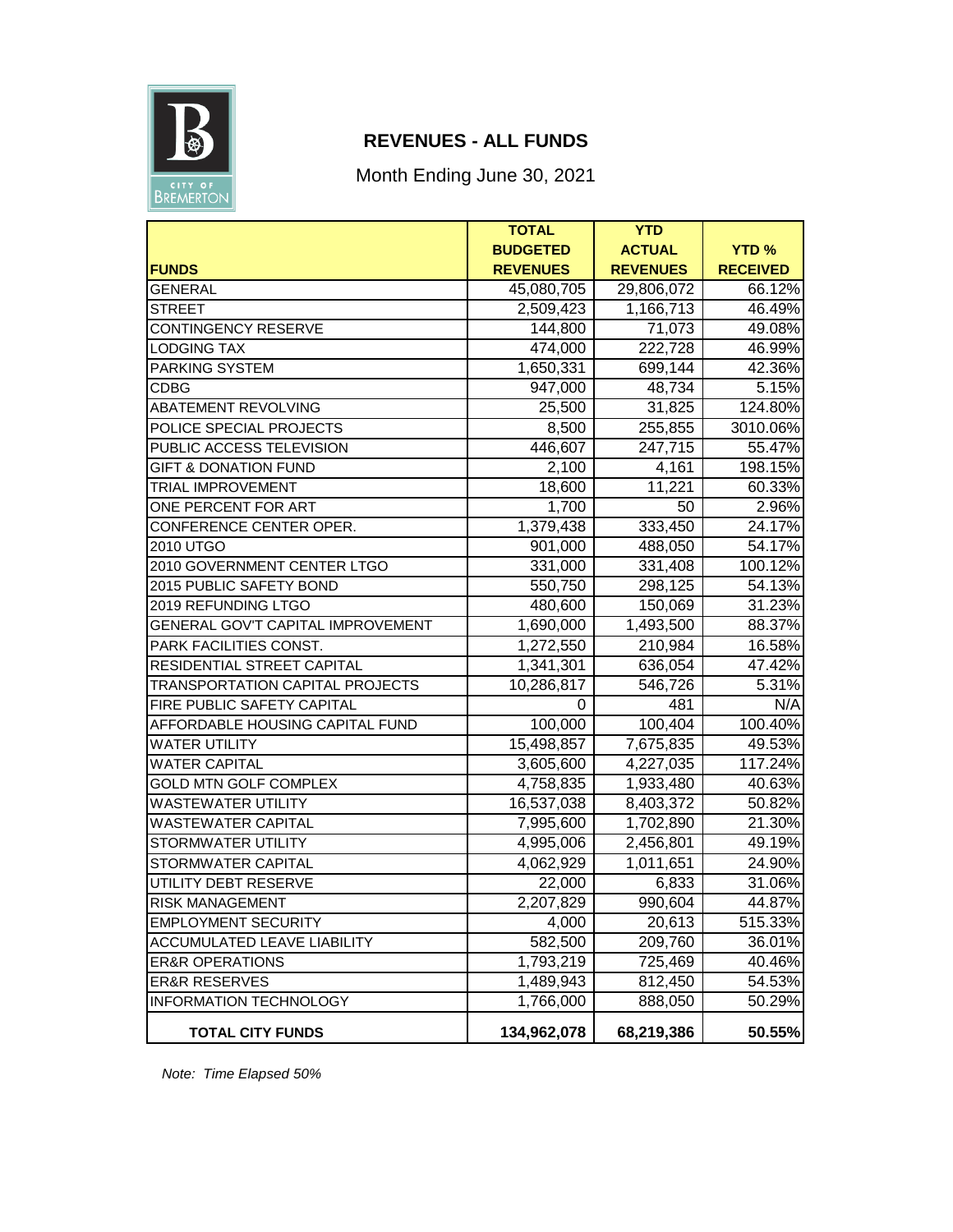

# **EXPENDITURES - ALL FUNDS**

Month Ending June 30, 2021

|                                        | <b>TOTAL</b>        | <b>YTD</b>          |                 |
|----------------------------------------|---------------------|---------------------|-----------------|
|                                        | <b>BUDGETED</b>     | <b>ACTUAL</b>       | <b>YTD%</b>     |
| <b>FUNDS</b>                           | <b>EXPENDITURES</b> | <b>EXPENDITURES</b> | <b>EXPENDED</b> |
| <b>GENERAL</b>                         | 49,295,144          | 22,826,369          | 46.31%          |
| <b>STREET</b>                          | 2,825,254           | 1,333,695           | 47.21%          |
| <b>LODGING TAX</b>                     | 600,000             | 187,500             | 31.25%          |
| PARKING SYSTEM                         | 1,743,479           | 638,112             | 36.60%          |
| <b>CDBG</b>                            | 946,995             | 199,175             | 21.03%          |
| <b>ABATEMENT REVOLVING</b>             | 241,100             | 1,800               | 0.75%           |
| POLICE SPECIAL PROJECTS                | 203,868             | 12,817              | 6.29%           |
| PUBLIC ACCESS TELEVISION               | 494,075             | 234,202             | 47.40%          |
| <b>GIFT &amp; DONATION FUND</b>        | 17,000              | 342                 | 2.01%           |
| <b>TRIAL IMPROVEMENT</b>               | 27,500              | 358                 | 1.30%           |
| ONE PERCENT FOR ART                    | 9,000               | 500                 | 5.56%           |
| CONFERENCE CENTER OPERATING            | 1,259,272           | 318,008             | 25.25%          |
| 2010 UTGO                              | 856,088             | 100,394             | 11.73%          |
| 2010 GOVERNMENT CENTER LTGO            | 331,113             | 57,906              | 17.49%          |
| 2015 PUBLIC SAFETY BOND                | 500,550             | 42,625              | 8.52%           |
| 2019 REFUNDING LTGO                    | 530,844             | 53,292              | 10.04%          |
| <b>GEN GOV'T CAPITAL IMP</b>           | 2,126,544           | 405,000             | 19.04%          |
| PARK FACILITIES CONSTRUCTION           | 1,304,150           | 138,060             | 10.59%          |
| <b>RESIDENTIAL STREET CAPITAL</b>      | 1,438,428           | 325,311             | 22.62%          |
| <b>TRANSPORTATION CAPITAL PROJECTS</b> | 10.743.548          | 1,294,469           | 12.05%          |
| FIRE PUBLIC SAFETY CAPITAL             | 792,163             | 235,933             | 29.78%          |
| AFFORDABLE HOUSING CAPITAL FUND        | 100,000             | 0                   | $0.00\%$        |
| <b>WATER UTILITY</b>                   | 16,030,472          | 6,943,343           | 43.31%          |
| <b>WATER CAPITAL</b>                   | 6,842,085           | 683,841             | 9.99%           |
| GOLD MOUNTAIN GOLF COMPLEX             | 4,651,435           | 1,725,079           | 37.09%          |
| <b>WASTEWATER UTILITY</b>              | 17,148,347          | 7,796,991           | 45.47%          |
| <b>WASTEWATER CAPITAL</b>              | 9,041,446           | 797,372             | 8.82%           |
| <b>STORMWATER UTILITY</b>              | 5,080,979           | 2,283,397           | 44.94%          |
| STORMWATER CAPITAL                     | 5,417,195           | 199,718             | 3.69%           |
| <b>RISK MANAGEMENT</b>                 | 2,202,829           | 1,961,571           | 89.05%          |
| <b>EMPLOYMENT SECURITY</b>             | 80,000              | 2,004               | 2.51%           |
| <b>ACCUMULATED LEAVE LIABILITY</b>     | 588,700             | 229,039             | 38.91%          |
| <b>ER&amp;R OPERATIONS</b>             | 1,790,369           | 780,488             | 43.59%          |
| <b>ER&amp;R RESERVES</b>               | 1,169,718           | 601,650             | 51.44%          |
| <b>INFORMATION TECHNOLOGY</b>          | 1,764,196           | 995,772             | 56.44%          |
| <b>TOTAL ALL FUNDS</b>                 | 148,193,886         | 53,406,133          | 36.04%          |

*Note: Time Elapsed 50%*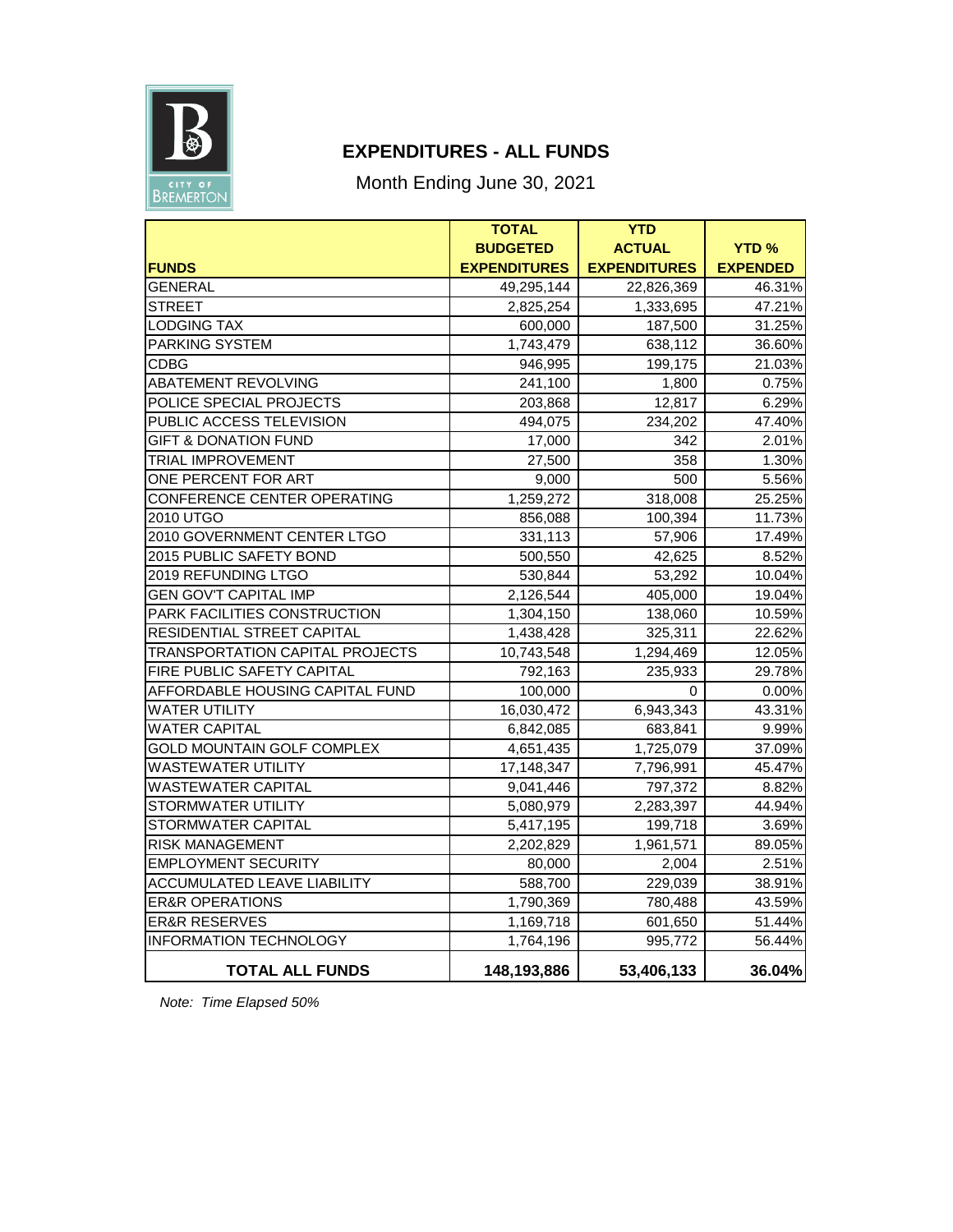

#### **CASH FLOW ACTIVITY - ALL FUNDS**

Month Ending June 30, 2021

| <b>FUND</b>                        | <b>BEGINNING</b>                       |                 |                      | <b>ENDING</b>                         |
|------------------------------------|----------------------------------------|-----------------|----------------------|---------------------------------------|
|                                    | <b>CASH AND</b><br><b>INVESTMENTS*</b> | <b>RECEIPTS</b> | <b>DISBURSEMENTS</b> | <b>CASH AND</b><br><b>INVESTMENTS</b> |
| 001 GENERAL                        | 16, 181, 723                           | 10,418,084      | 5,408,955            | 21.190.851                            |
| 102 STREET                         | 666.025                                | 253,150         | 259.872              | 659,303                               |
| 103 CONTINGENCY RESERVE            | 1,576,463                              | 13,062          | $\Omega$             | 1,589,526                             |
| 104 LODGING TAX FUND               | 298,176                                | 52,281          | 33,333               | 317,124                               |
| 105 PARKING SYSTEM REVENUE         | 1,038,209                              | 146,907         | 253,527              | 931,589                               |
| 106 COMMUNITY DEV. BLOCK GRANT     | (59, 337)                              | 14,205          | 20,479               | (65, 610)                             |
| 108 ABATEMENT REVOLVING            | 369,552                                | 526             | 344                  | 369.735                               |
| 110 POLICE SPECIAL PROJECTS        | 539,548                                | 120,614         | 1,387                | 658,775                               |
| 113 PUBLIC ACCESS TELEVISION       | 790,853                                | 28,306          | 68,010               | 751,149                               |
| 114 GIFT AND DONATION              | 93,563                                 | 133             | 299                  | 93,398                                |
| 116 TRIAL IMPROVEMENT FUND         | 109,770                                | 156             | 324                  | 109,603                               |
| 117 ONE PERCENT FOR THE ARTS       | 12,353                                 | 18              | $\Omega$             | 12,370                                |
| 120 CONFERENCE CENTER OPERATIONS   | 351,211                                | 107,190         | 122,131              | 336,270                               |
| 204 2010 UTGO/LTGO(B)              | 395,412                                | 47,913          | 100,394              | 342,932                               |
| 205 2012 UTGO GVMT CENTER          | 358,997                                | 511             | $\mathbf 0$          | 359,508                               |
| 206 2015 PUBLIC SAFETY BOND        | 351,744                                | 29,435          | 42,625               | 338,554                               |
| 207 2019 REFUNDING LTGO            | 322,055                                | 459             | 0                    | 322,514                               |
| 308 GENERAL GOVERNMENT CAPITAL IMP | 4,818,658                              | 408,965         | $\mathbf 0$          | 5,227,623                             |
| 310 PARK FACILITIES CONSTRUCTION   | 324,433                                | 2,557           | 1,625                | 325,365                               |
| 314 RESIDENTIAL STREET CAPITAL     | 2,836,001                              | 126,026         | 45,253               | 2,916,774                             |
| 315 TRANS CAPITAL PROJECTS         | 698,414                                | 286,708         | 188,265              | 796,857                               |
| 316 FIRE PUBLIC SAFETY CAPITAL     | 796.297                                | 52              | 103,347              | 693.002                               |
| 318 AFFORDABLE HOUSING             | 103,355                                | 147             | $\Omega$             | 103,502                               |
| <b>401 WATER UTILITY</b>           | 3,544,863                              | 1,711,859       | 1,583,090            | 3,673,632                             |
| 404 WATER UTILITY CAPITAL          | 14,161,997                             | 782,799         | 71,955               | 14,872,841                            |
| 407 GOLD MOUNTAIN GOLF COURSE      | 1,513,496                              | 262,841         | 60,129               | 1,716,207                             |
| <b>451 WASTEWATER UTILITY</b>      | 2,934,235                              | 1,351,225       | 2,022,492            | 2,262,967                             |
| 454 WASTEWATER UTILITY CAPITAL     | 4,163,591                              | 252,853         | 114,181              | 4,302,263                             |
| <b>481 STORMWATER UTILITY</b>      | 721,143                                | 399,764         | 534,249              | 586,658                               |
| 484 STORMWATER UTILITY CAPITAL     | 6,355,875                              | 134,209         | 8,158                | 6,481,926                             |
| 499 UTILITY DEBT SERVICE           | 1,720,606                              | 2,451           | $\Omega$             | 1,723,057                             |
| 503 RISK MANAGEMENT                | 1,505,243                              | 203.549         | 251,311              | 1,457,482                             |
| 504 SELF INSURED MEDICAL           | 36,652                                 | 0               | $\Omega$             | 36,652                                |
| 506 EMPLOYMENT SECURITY            | 200,296                                | 7,321           | 2,004                | 205,613                               |
| 507 ACCUMULATED LEAVE LIABILITY    | 470,779                                | 53,320          | 121,890              | 402,209                               |
| 509 EQUIPMENT MAINTENANCE          | 71,907                                 | 162,482         | 156,744              | 77,645                                |
| 510 EQUIPMENT RESERVE              | 4,570,892                              | 155,581         | 178,977              | 4,547,496                             |
| 511 INFORMATION TECHNOLOGY         | 1,104,705                              | 207,466         | 192,704              | 1,119,467                             |
| 641 SALARY CLEARING                | 619,436                                | 3,106,507       | 3,081,672            | 644,271                               |
| 643 ADMINISTRATIVE TRUST           | 277,449                                | 166,175         | 277,319              | 166,304                               |
| 645 WATER/SEWER CLEARING           | (198, 933)                             | 2,526,030       | 2,349,712            | (22, 614)                             |
| 801 BGCOA                          | (109, 301)                             | 5,374           | 57.255               | (161.182)                             |
| 802 GORST COALITION                | 95,000                                 | 0               | 40,598               | 54.402                                |
| <b>GRAND TOTAL ALL FUNDS</b>       | 76,733,408                             | 23,549,211      | 17,754,612           | 82,528,007                            |

The "Cash Flow Activity - All Funds" report provides an overview of the actual cash receipts and disbursements for the month reported for each City fund. The cash flows in a given period will be different than the monthly "Revenues/Expenditures - All Funds" because the disbursements and receipts on a cash flow basis will include payments that relate to prior period receivable and payable balances. The Cash Flow Activity reports show the actual cash impacts for any given month and provides the user with information to assess the adequacy of cash balances and liquidity at a given point of time.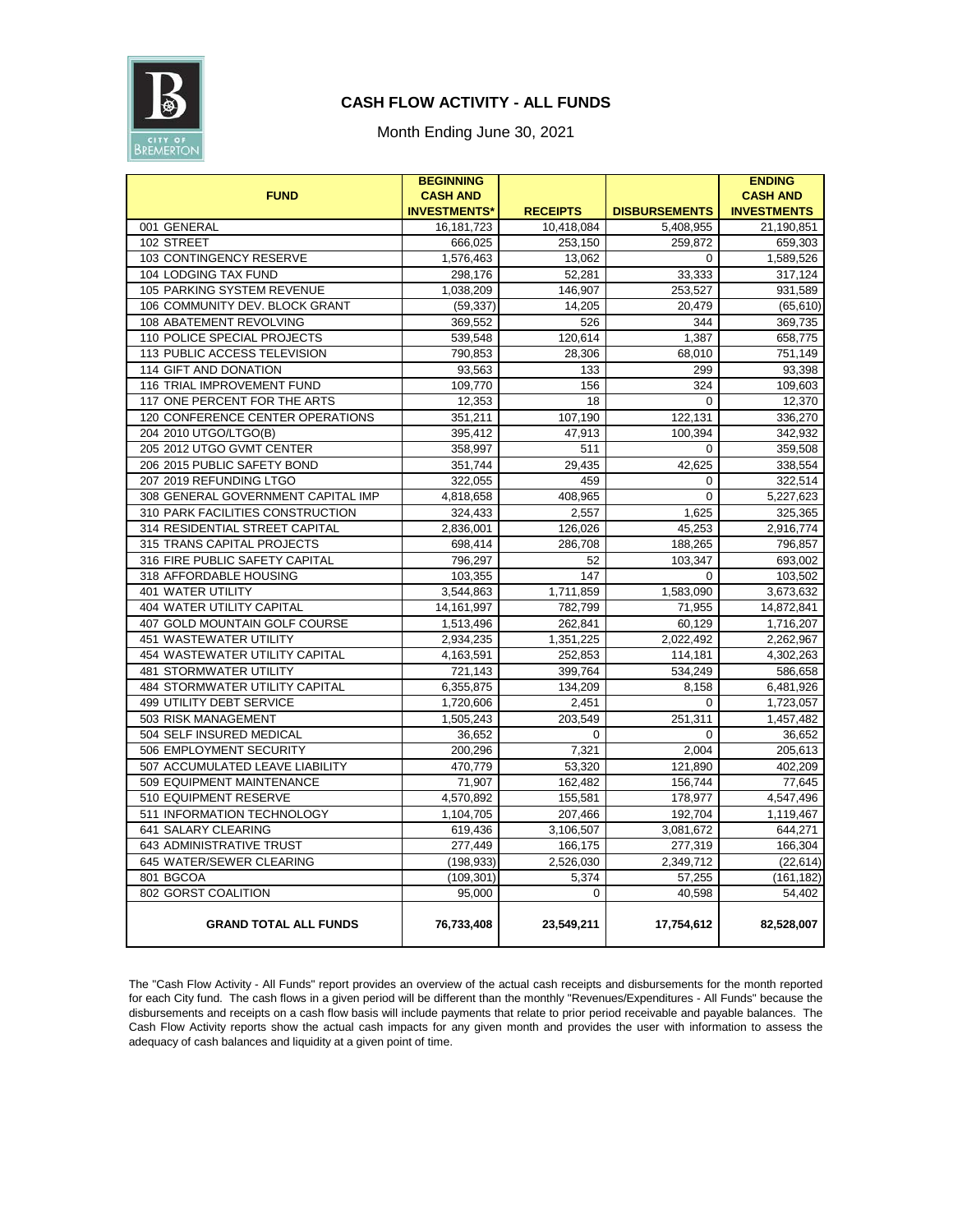

#### **CASH FLOW - GENERAL FUND**

|                      | Dec        | <b>JAN</b> | <b>FEB</b> | <b>MAR</b> | APR                 | <b>MAY</b> | <b>JUN</b> | ◡◡∟ | <b>AUG</b> | <b>SEP</b> | ост | <b>NOV</b> | <b>DEC</b> |
|----------------------|------------|------------|------------|------------|---------------------|------------|------------|-----|------------|------------|-----|------------|------------|
|                      |            |            |            |            |                     |            |            |     |            |            |     |            |            |
| <b>RECEIPTS</b>      |            | 4.878.326  | 4.905.808  | 4.554.843  | 12.244.127          | 8,950,276  | 10,418,084 |     |            |            |     |            |            |
| <b>DISBURSEMENTS</b> |            | 6,023,815  | 5,024,081  | 5,287,385  | 1,941,805<br>- ت. ا | 5,372,219  | 5,408,955  |     |            |            |     |            |            |
| <b>CASH/INVEST</b>   | 14,297,647 | 13,152,159 | 13,033,886 | 12,301,344 | 12,603,666          | 16,181,723 | 21,190,852 |     |            |            |     |            |            |
|                      |            |            |            |            |                     |            |            |     |            |            |     |            |            |